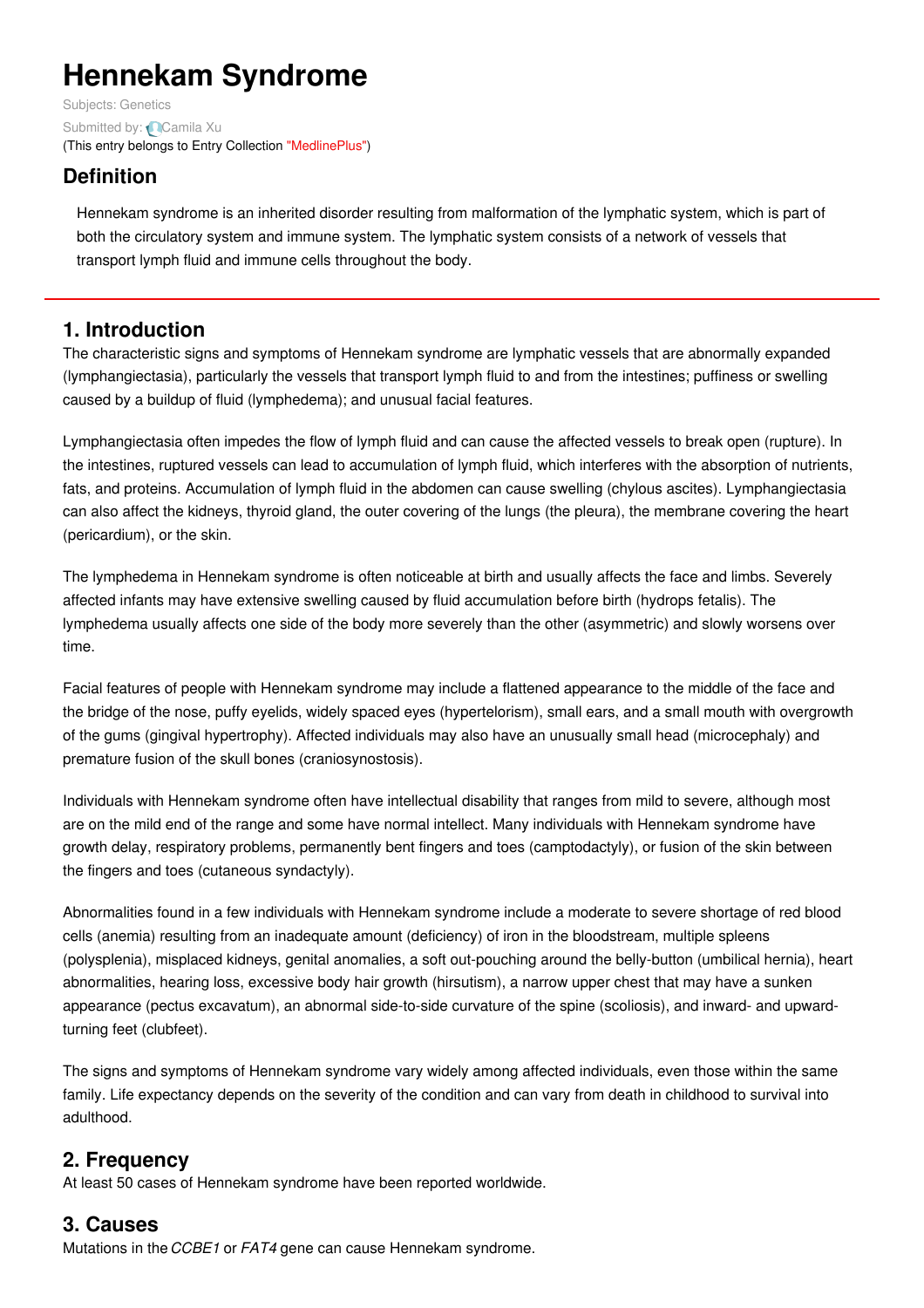The *CCBE1* gene provides instructions for making a protein that is found in the lattice of proteins and other molecules outside the cell (extracellular matrix). The CCBE1 protein is involved in the maturation (differentiation) and movement (migration) of immature cells called lymphangioblasts that will eventually form the lining (epithelium) of lymphatic vessels.

The function of the protein produced from the*FAT4* gene is largely unknown. Research shows that the FAT4 protein may be involved in determining the position of various components within cells (cell polarity).

*CCBE1* gene mutations that cause Hennekam syndrome change the three-dimensional shape of the protein and severely decrease its function. The abnormal protein cannot play its role in the formation of the lymphatic vessel epithelium. The resulting malformation of lymphatic vessels leads to lymphangiectasia, lymphedema, and other features of Hennekam syndrome. Since the lymphatic system extends throughout the body, a disruption to the vessels can affect almost any organ. Altered lymphatic development before birth may change the balance of fluids and impair normal development, contributing to many of the other signs of Hennekam syndrome such as unusual facial features.

*FAT4* gene mutations that cause Hennekam syndrome result in a FAT4 protein with decreased function. Reduced FAT4 protein activity seems to impair normal development of the lymphatic system, but the mechanism is unknown.

Together, mutations in the*CCBE1* and *FAT4* genes are responsible for approximately half of all Hennekam syndrome cases. The cause of the remaining cases is unknown.

### **3.1. The genes associated with Hennekam syndrome**

- CCBE1
- FAT4

## **4. Inheritance**

This condition is inherited in an autosomal recessive pattern, which means both copies of the gene in each cell have mutations. The parents of an individual with an autosomal recessive condition each carry one copy of the mutated gene, but they typically do not show signs and symptoms of the condition.

## **5. Other Names for This Condition**

- generalized lymphatic dysplasia
- Hennekam lymphangiectasia-lymphedema syndrome
- intestinal lymphagiectasia-lymphedema-mental retardation syndrome
- lymphedema-lymphangiectasia-intellectual disability syndrome

#### **References**

- 1. Al-Gazali LI, Hertecant J, Ahmed R, Khan NA, Padmanabhan R. Furtherdelineation of Hennekam syndrome. Clin Dysmorphol. 2003 Oct;12(4):227-32. Review.
- 2. Alders M, Al-Gazali L, Cordeiro I, Dallapiccola B, Garavelli L, Tuysuz B,Salehi F, Haagmans MA, Mook OR, Majoie CB, Mannens MM, Hennekam RC. Hennekamsyndrome can be caused by FAT4 mutations and be allelic to Van Maldergemsyndrome. Hum Genet. 2014 Sep;133(9):1161-7. doi: 10.1007/s00439-014-1456-y.
- 3. Alders M, Hogan BM, Gjini E, Salehi F, Al-Gazali L, Hennekam EA, Holmberg EE, Mannens MM, Mulder MF, Offerhaus GJ, Prescott TE, Schroor EJ, Verheij JB, WitteM, Zwijnenburg PJ, Vikkula M, Schulte-Merker S, Hennekam RC. Mutations in CCBE1cause generalized lymph vessel dysplasia in humans. Nat Genet. 2009Dec;41(12):1272-4. doi: 10.1038/ng.484.
- 4. Alders M, Mendola A, Adès L, Al Gazali L, Bellini C, Dallapiccola B, Edery P, Frank U, Hornshuh F, Huisman SA, Jagadeesh S, Kayserili H, Keng WT, Lev D, Prada CE, Sampson JR, Schmidtke J, Shashi V, van Bever Y, Van der Aa N, Verhagen JM,Verheij JB, Vikkula M, Hennekam RC. Evaluation of Clinical Manifestations inPatients with Severe Lymphedema with and without CCBE1 Mutations. Mol Syndromol. 2013 Mar;4(3):107-13. doi: 10.1159/000342486.
- 5. Kapoor S. Hennekam syndrome: a rare and often ignored cause of intestinallymphangiectasia. Endoscopy. 2014 Jun;46(6):542. doi: